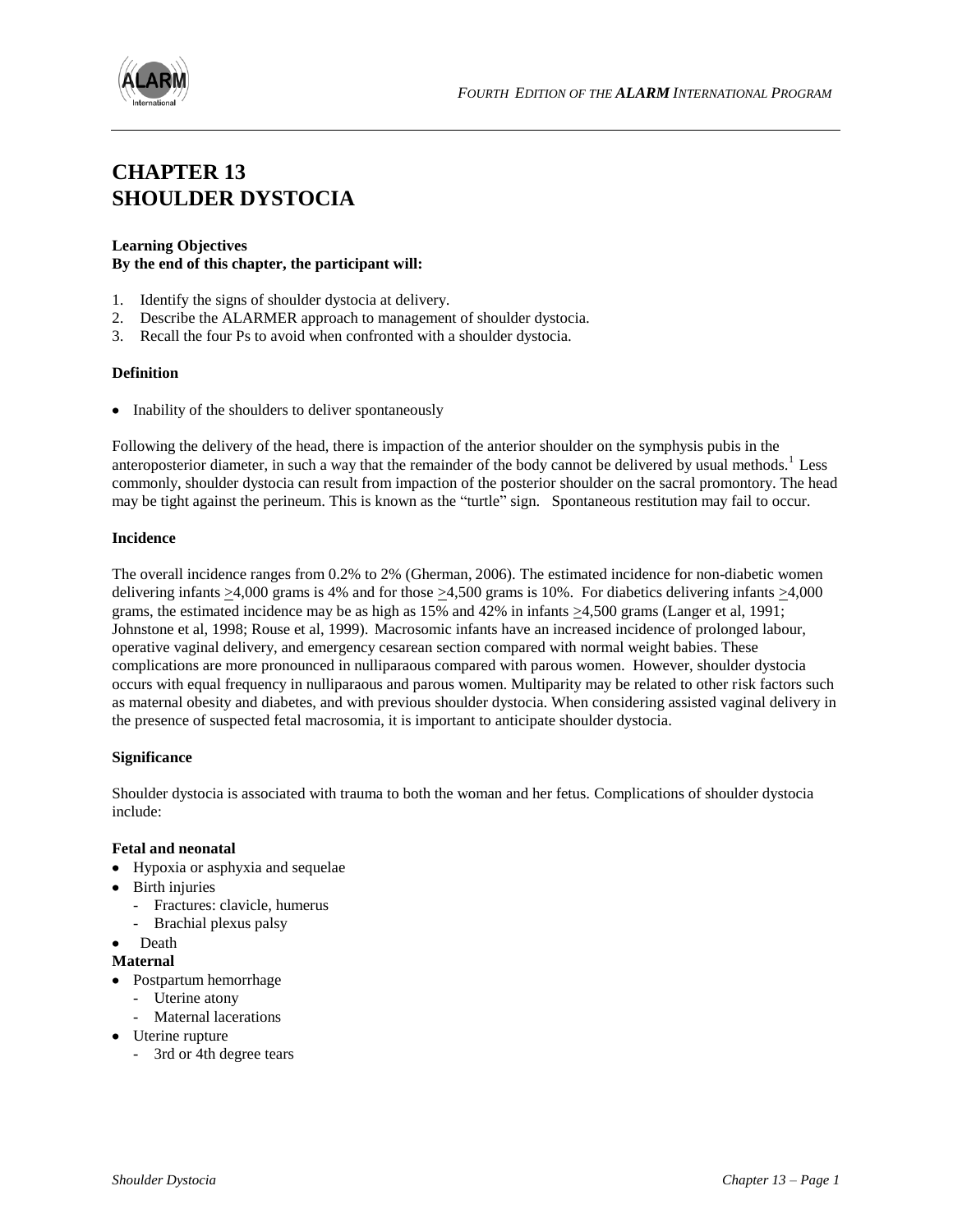

Fetal asphyxia may result in permanent neurological damage and even death. In shoulder dystocia, unlike in total cord occlusion, there may be some preservation of maternal–fetal circulation. Therefore, there may be a less rapid drop in pH. This underscores the consideration for not routinely cutting a nuchal cord in the presence of shoulder dystocia. (Wood et al, 1973)

A  $3<sup>rd</sup>$  or  $4<sup>th</sup>$  degree tear or fetal trauma can occur even during appropriate management. In some cases, they may deliberate, for example when choosing to break the fetal clavicle in an attempt to deliver the baby. These injuries are preferable to fetal asphyxia or death.

Brachial plexus injury may be associated with exogenous, clinician-applied, extreme lateral traction on the fetal head. However, recent mathematical modeling suggests that endogenous (maternal and uterine) forces compressing the base of the fetal neck against the symphysis pubis during the second stage of labour may substantially contribute to brachial plexus injury (Gonik et al, 2000; Gonik et al, 2003). Case reports of brachial plexus injuries after nontraumatic births have also led to exploration of prelabour intrauterine causes. It has been shown that in about 51% of macrosomic babies, brachial plexus injuries are not related to shoulder dystocia (Lerner, 2006). Nerve root damage most commonly involves the origins at the C5 and C6 level. These nerve roots supply the forearm flexors and supinators. Thus the elbow is extended and wrist pronated (waiter's tip sign), resulting in the classical Erb-Duchenne palsy. This brachial plexus injury is of varying degree and fortunately, rarely results in permanent damage. When the damage involves C8 and T1, it is called the Klumpke's type brachial plexus palsy (claw hand sign).

# **Predisposing Factors**

Over 50% of shoulder dystocia are not predictable and have no risk factors (O"Leary, 1990). Therefore, the health care provider must be prepared for shoulder dystocia to occur at every vaginal delivery. The following associated risk factors that may assist the clinician in preparing for shoulder dystocia:

- Suspected fetal macrosomia
- Maternal diabetes (Rouse, 1999)
- Post-term pregnancy
- Multiparity
- Obesity (Schwartz and Dixon, 1958; Seigworth, 1966)
- Excessive weight gain (more than 20 kg gain showed an increase in shoulder dystocia from 1.4% to 15.2%)(Boyd, 1983)
- Previous shoulder dystocia (recurrence rate of 10% to 13.8%)(Smith et al, 1994; Lewis et al, 1995)
- Prolonged labour
- Operative vaginal delivery

Many health care providers assume that diabetes is the major risk factor for shoulder dystocia because of the greater possibility of a larger baby. However, diabetes is unlikely to be a factor, unless the disease is poorly controlled and associated with maternal obesity. Maternal obesity and post-term pregnancy are the most commonly present factors in cases of shoulder dystocia.

The presence of predisposing factors is not by itself an indication for cesarean section or induction of labour. If a woman is considered at risk for shoulder dystocia, it is helpful to provide predelivery education about the steps that might be required if the shoulders are difficult to deliver. Preparing the woman and her partner for the possibility of the use of McRoberts position and the potential for requesting that the woman roll over onto all fours can increase co-operation and understanding during the event. Placing a stool on the side of the bed corresponding to the fetal back helps to indicate to the health care team the location for suprapubic pressure, if required. This action also communicates to the woman a clear caring by her health care team.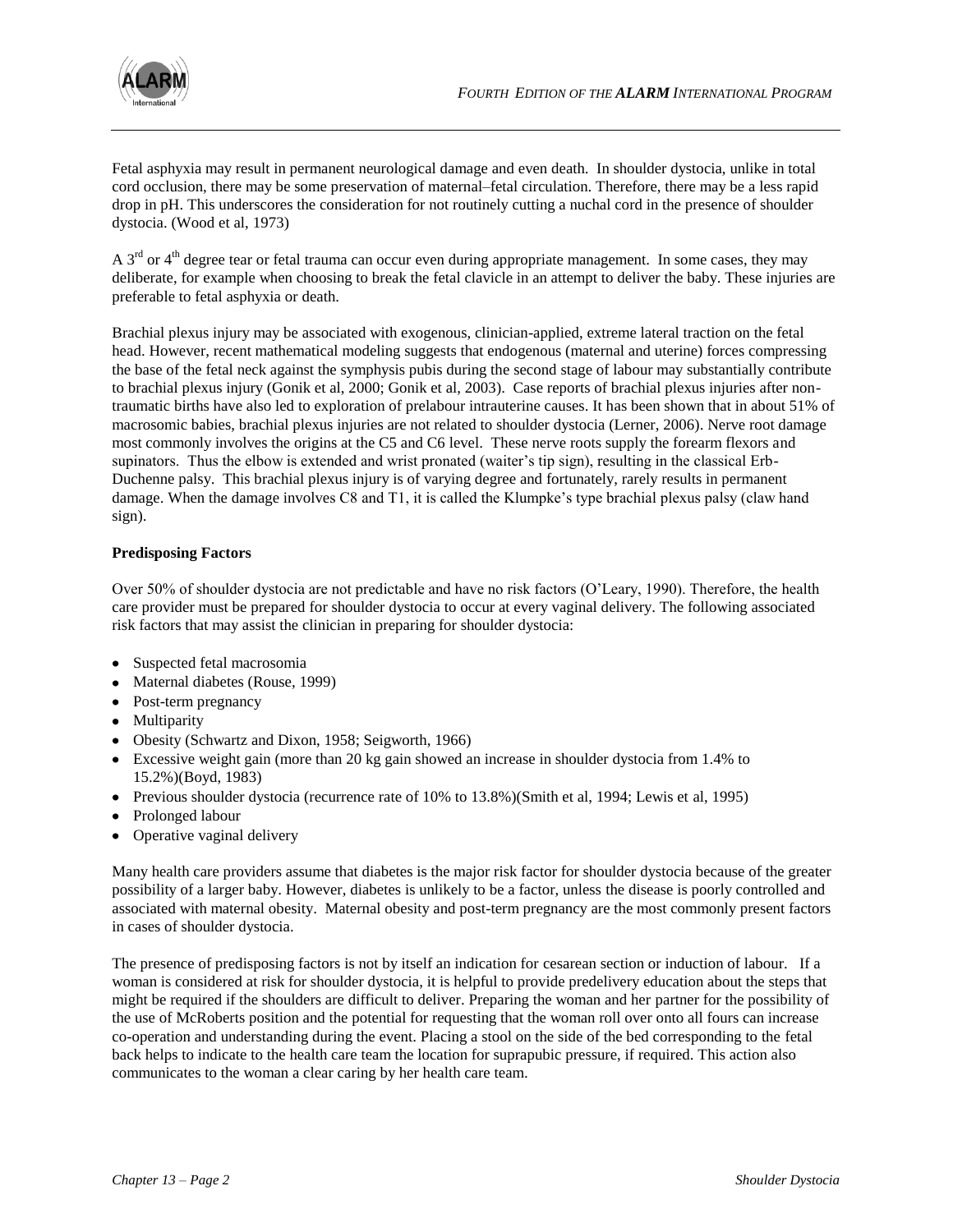

However, in women with a history of prior shoulder dystocia, the estimated fetal weight, gestational age, maternal glucose intolerance, and the severity of the prior neonatal injury should be evaluated, and the route of delivery discussed with the woman. Ultrasound is a poor predictor of fetal weight. Inducing labour for suspected large babies increases the intervention rate and does not decrease the incidence of shoulder dystocia; it is not recommended.(Weeks, 1995) In this situation, the health care team may want to consider reviewing the increased possibility of shoulder dystocia with the woman not only during the prenatal period, but again during her labour. Planning the role of each member of the health care team at the time of labour will potentially reduce stress for the woman, her family, and the health care providers involved. In addition, reviewing the management plan will increase the probability of successful resolution of this complication. A health care provider competent at neonatal resuscitation should be present at all births. When a woman has experienced shoulder dystocia in the past, wherever possible, a health care provider should be present at the birth whose sole responsibility is the immediate care of the newly born infant.

# **Diagnosis**

Immediate recognition of shoulder dystocia is essential. Signs include:

- Head recoils against perineum, the "turtle" sign
- Spontaneous restitution does not occur
- Failure to deliver with expulsive effort and usual manoeuvres

#### **Management Protocol**

Avoid the 4 **P**'s. **DO NOT!**

- 1. Pull
- 2. Push
- 3. Panic
- 4. Pivot (i.e. severely angulating the head, using the coccyx as a fulcrum)

Given the inability to predict the occurrence of shoulder dystocia reliably, heath care providers should be prepared for shoulder dystocia at all deliveries. Therefore, a management protocol must be in place and well known to all care givers. The **ALARMER** mnemonic has been developed to assist in the appropriate and consistent management of this unexpected complication.

- **A A**sk for help
- **L L**ift/hyperflex **L**egs
- **A A**nterior shoulder disimpaction
- **R R**otation of the posterior shoulder
- **M M**anual removal posterior arm
- **E E**pisiotomy
- **R R**oll over onto "all fours"

Shoulder dystocia is not a maternal soft tissue problem. However, an episiotomy may facilitate the performance of the above manoeuvres by allowing for additional access. When shoulder dystocia is recognized, it is important to instruct the woman to delay pushing until manoeuvres to relieve the obstruction are carried out. Recent computer simulations using a model of a fetus whose shoulder is blocked by the maternal pelvis have demonstrated that some of the greatest brachial plexus stretching occurs with maternal pushing alone (Gonik et al, 2000; Gonik et al 2003).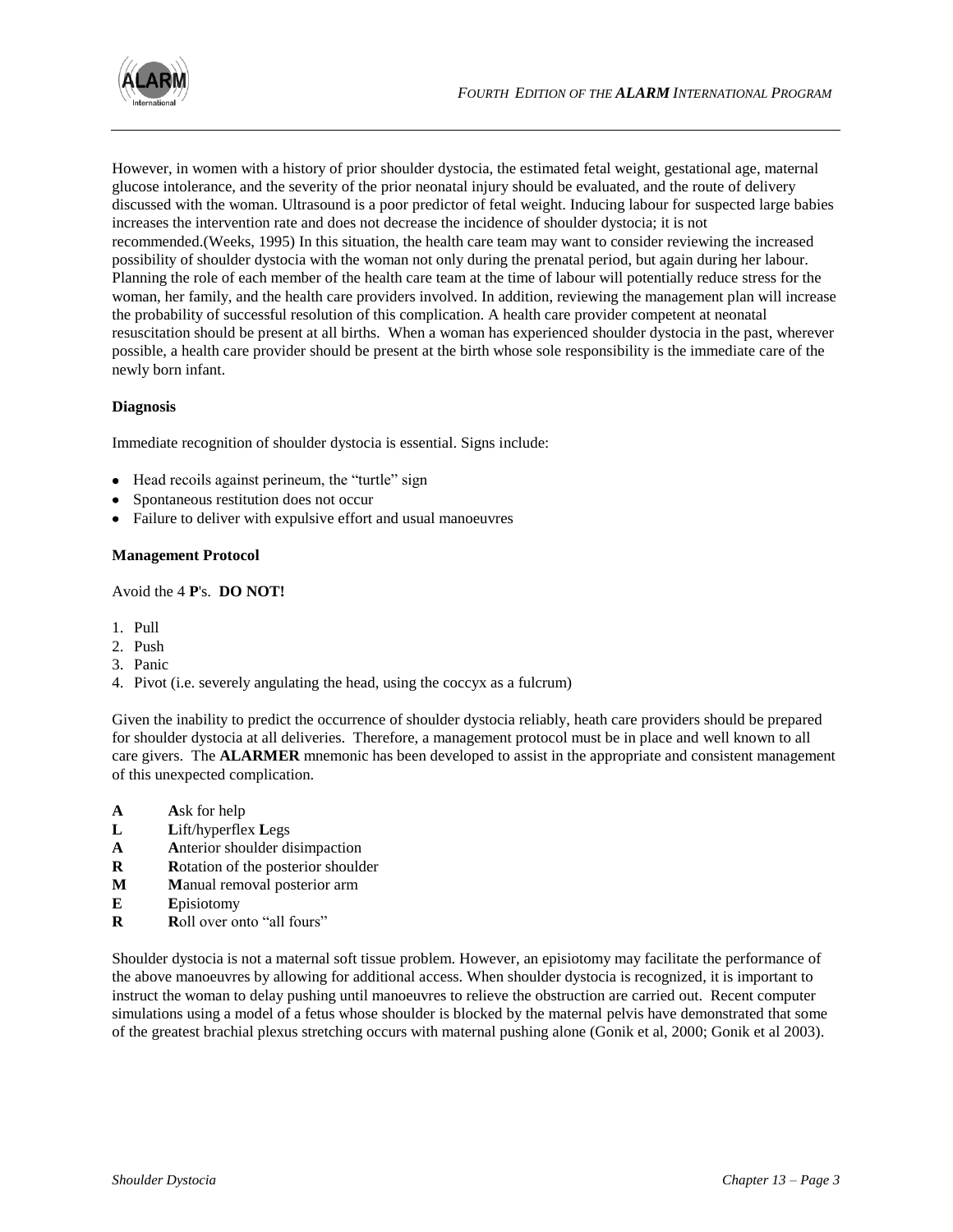

# **Ask for help**

# **Planning**

- Set up unique systems for calling for help in obstetric emergencies to assure that appropriate equipment and personnel are available consistent with local circumstances.
- Establish and practice a management protocol that includes all available health care providers. Post the protocol in the labour area so it is available to refer to during an emergency.

# **During the emergency**

- Ask for help from the woman, her husband or partner, relatives, or doula,
- Notify your assistant or backup to enlist other appropriate health care providers, including those health care providers skilled in neonatal resuscitation.

# **Lift the legs**

- Remove pillows from behind woman and help her move to a flat position in bed. Lower head of bed if elevated.
- Hyperflex both legs (McRobert's manoeuvre, Figure 1).
- Shoulder dystocia is often resolved by this manoeuvre alone. Figures 2 and 3 demonstrate the changes in the pelvic dimensions when the legs are flexed against the abdomen.



**Figure 2 Figure 3 Changes to the Pelvic Dimensions when the legs are hyperflexed**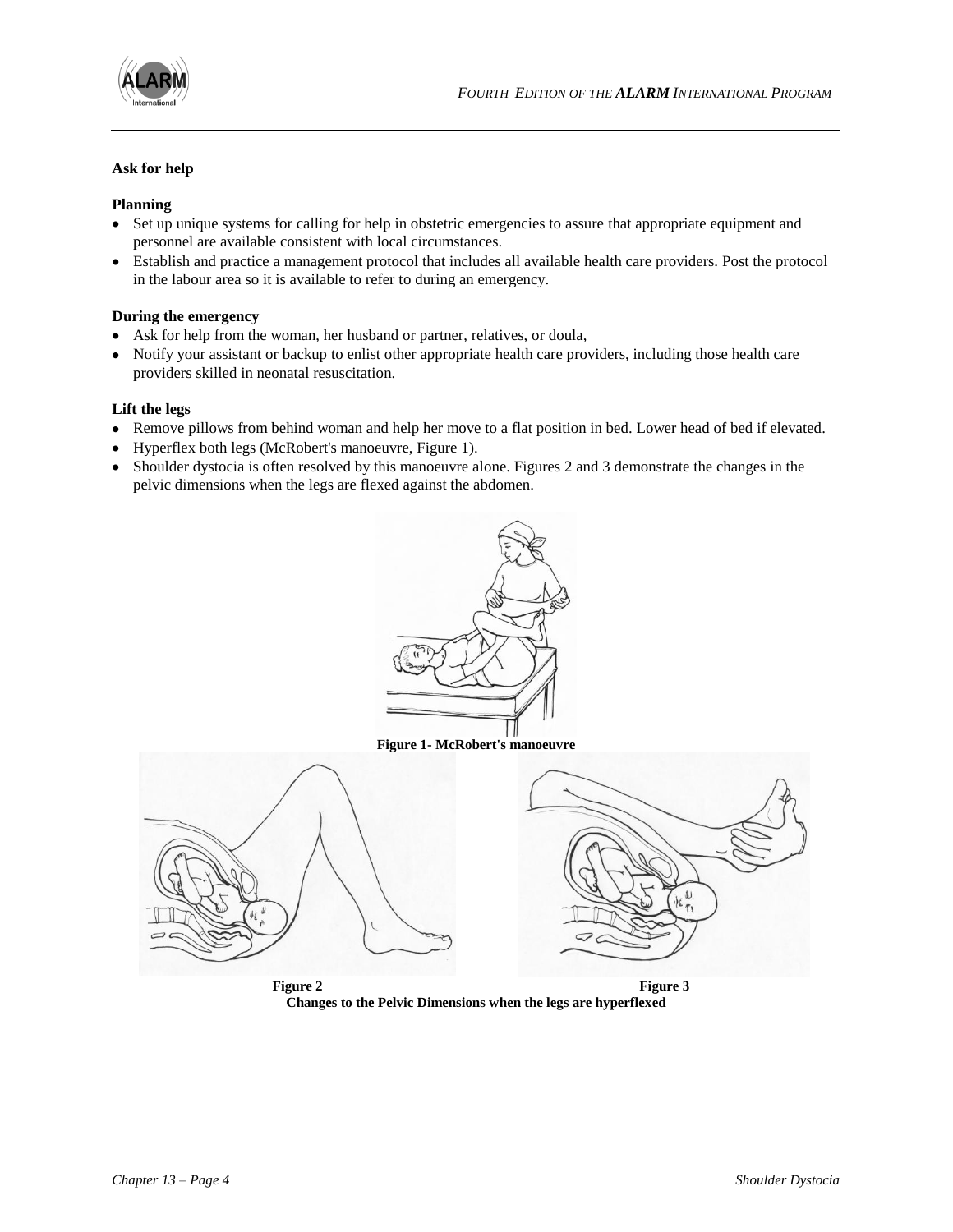

# **Anterior disimpaction**

**Abdominal approach:** Suprapubic pressure applied with the heel of clasped hands from the posterior aspect of the anterior shoulder to dislodge it (Mazzanti manoeuvre). Apply a steady pressure first and, if unsuccessful, apply a rocking pressure. Do NOT use fundal pressure.

In combination with the McRoberts manoeuvre, this will deliver the baby in 91% of cases (Lurie et al., 1994). It is useful to understand the lay of the baby, so as to apply pressure from the correct side and be most effective. It is also useful to have a stool in delivery area to facilitate this manoeuvre. It is important to be above the woman when performing suprapubic pressure.



#### **Figure 4 - Mazzanti manoeuvre**

Reprinted from: Shiers CV, Coates T. Midwifery and obstetric emergencies. In: Bennett VR, Brown LK, editors. Myles textbook for midwives. 13th ed. Toronto: Churchill Livingstone; 1999. p.565-85,27 with permission from Elsevier

**Vaginal approach:** Adduction of the anterior shoulder by pressure applied to the **posterior aspect of the**   $\bullet$ **shoulder.** The shoulder is pushed towards the chest, or pressure is applied to the scapula of the anterior shoulder Rubin manoeuvre.(Rubin, 1964)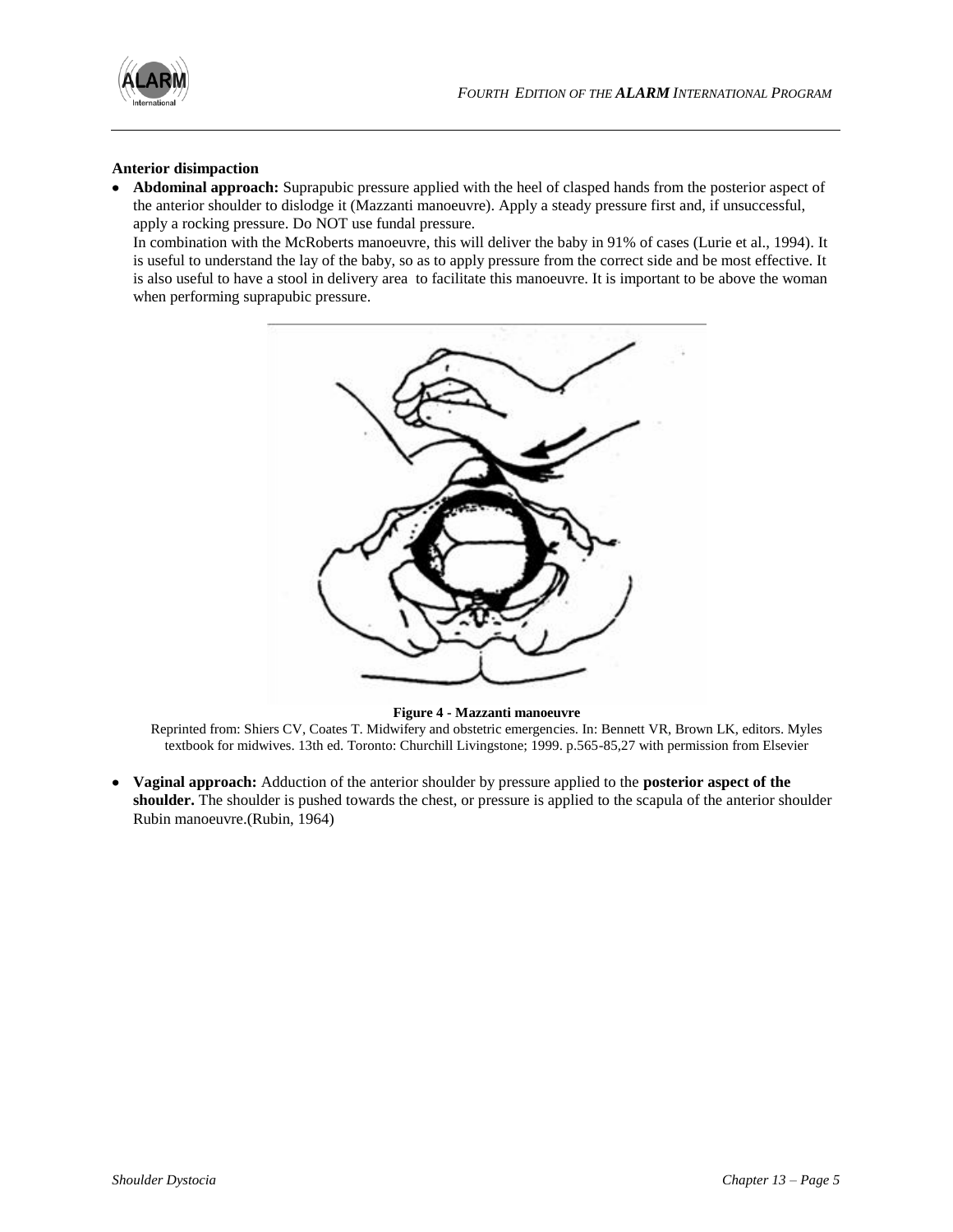



**Figure 5 - Rubin manoeuvre** Copyright © The McGraw-Hill Companies, Inc. Labor and delivery. In: Cunningham et al. Williams obstetrics. 22nd ed. 2005.

These manoeuvres attempt to position the shoulders to utilize the smallest possible diameter of the fetus through the largest diameter of the woman.

# **Rotation of the posterior shoulder**

Woods" manoeuvre is a screw-like manoeuvre. Pressure is applied to the **anterior** aspect of the posterior shoulder, and an attempt is made to rotate the posterior shoulder to the anterior position. Success of this manoeuvre allows easy delivery of that shoulder once past the symphysis pubis. In practice, the anterior disimpaction manoeuvre and Woods" manoeuvre may be done simultaneously and repetitively to achieve disimpaction of the anterior shoulder (Woods, 1943).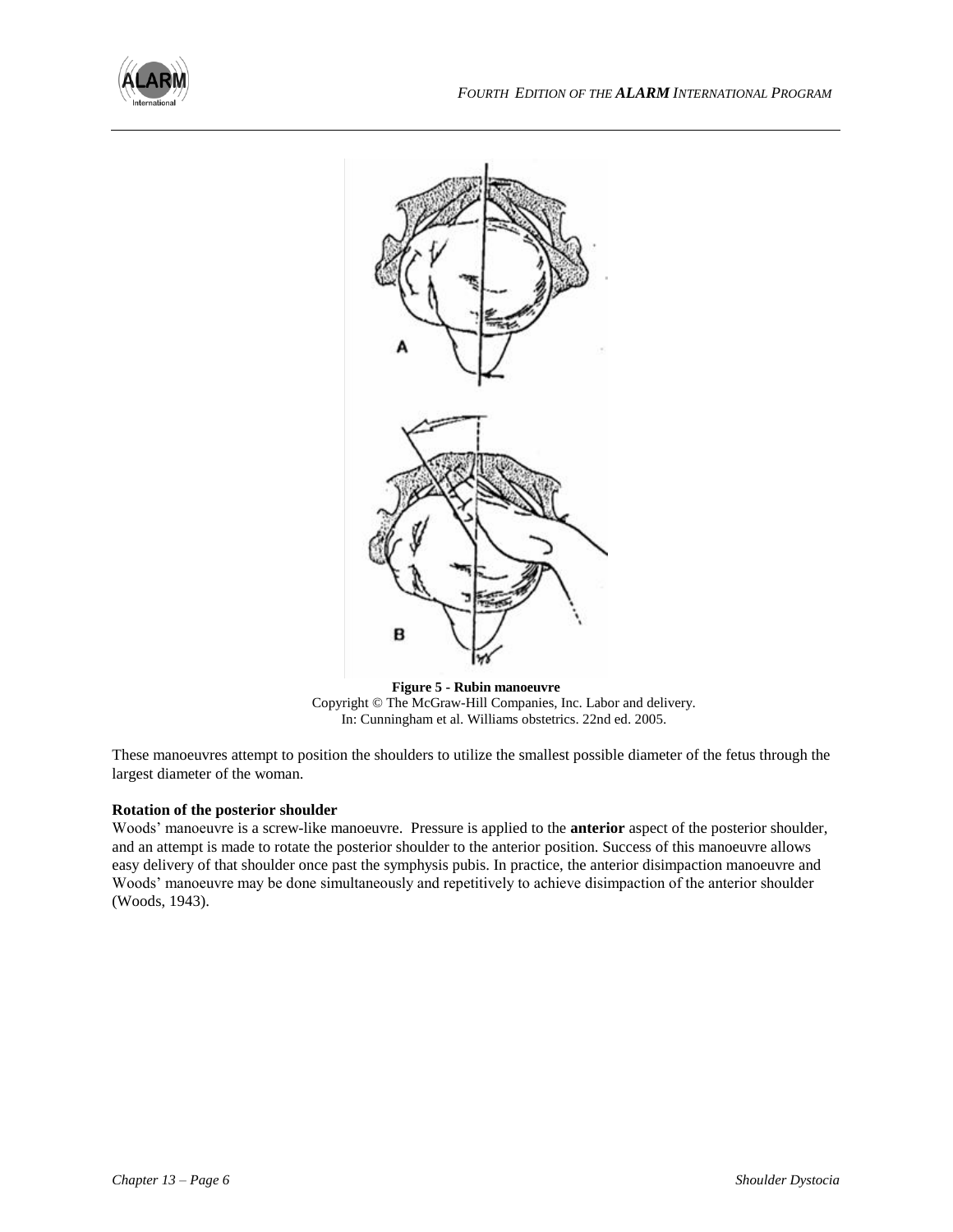



**Figure 8 - Rotation of posterior shoulder: Step 3**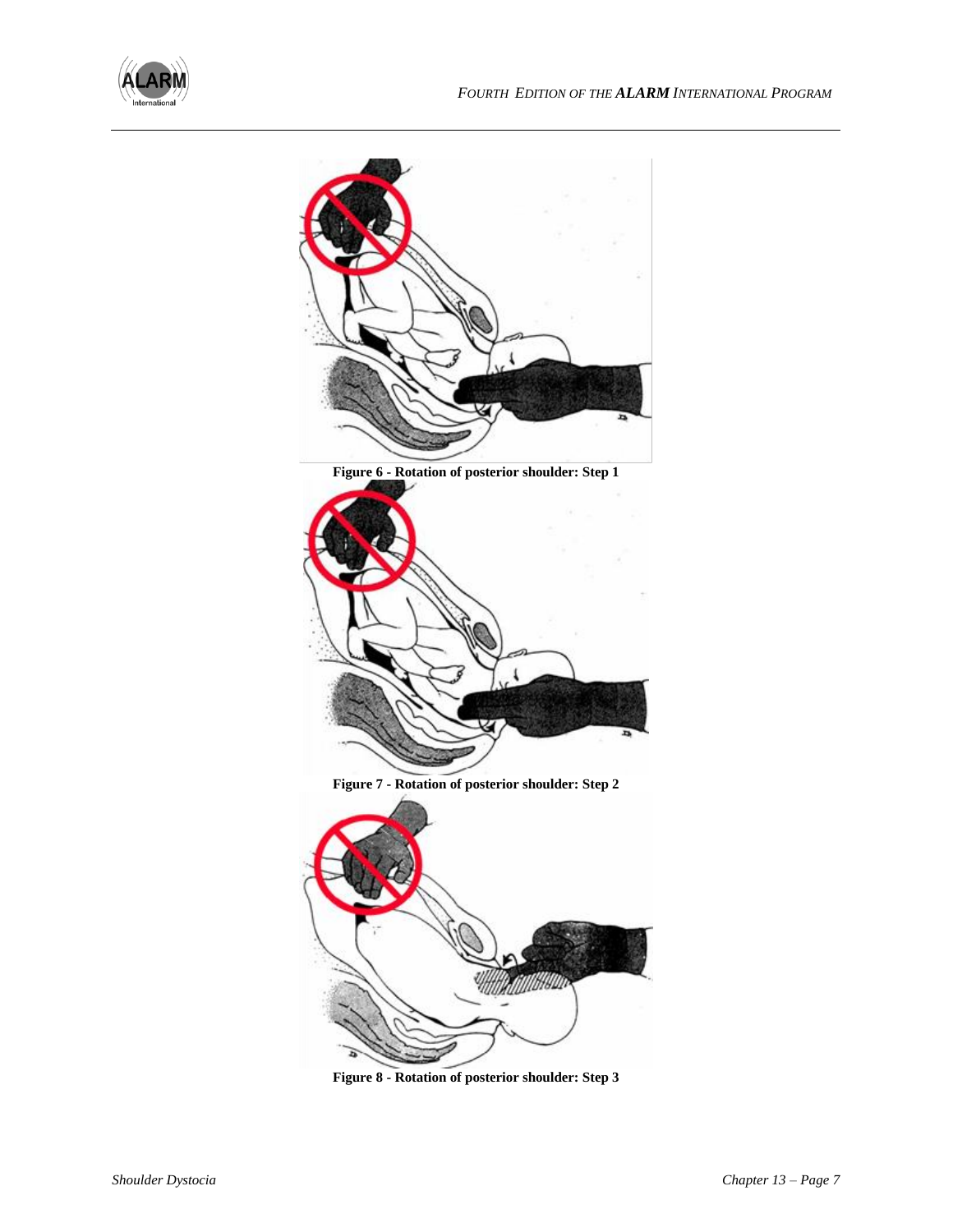

#### **Manual removal of the posterior arm**

The arm is usually flexed at the elbow. If it is not, pressure in the antecubital fossa can assist with flexion. The hand is grasped, swept across the chest and delivered, as shown in Figure 9. This may lead to humeral fracture, which does not cause permanent neurological damage.



Reproduced from: Managing complications in pregnancy and childbirth: a guide for doctors and midwives. Geneva: World Health Organization; 2000. [http://www.who.int/reproductive-health/impac/Symptoms/Shoulder\\_dystocia\\_S83\\_S85\\_html](http://www.who.int/reproductive-health/impac/Symptoms/Shoulder_dystocia_S83_S85_html)

# **Roll over to "all fours" position: Gaskin manoeuvre**

Moving the woman to "all fours" appears to increase the effective pelvic dimensions, allowing the fetal position to shift; this may disimpact the shoulders. With gentle downward pressure on the posterior shoulder, the anterior shoulder may become more impacted (with gravity), but will facilitate the freeing up of the posterior shoulder. Also, this position may allow easier access to the posterior shoulder for rotational manoeuvres or removal of the posterior arm (Bruner, et al, 1998; Baskett, 2004). Prior experience with delivery in this position is an asset (Lurie et al, 1994). This manoeuvre, as shown in Figure 10, may be considered earlier.



**Figure 10 - Gaskin manoeuvre with rotation of posterior shoulder**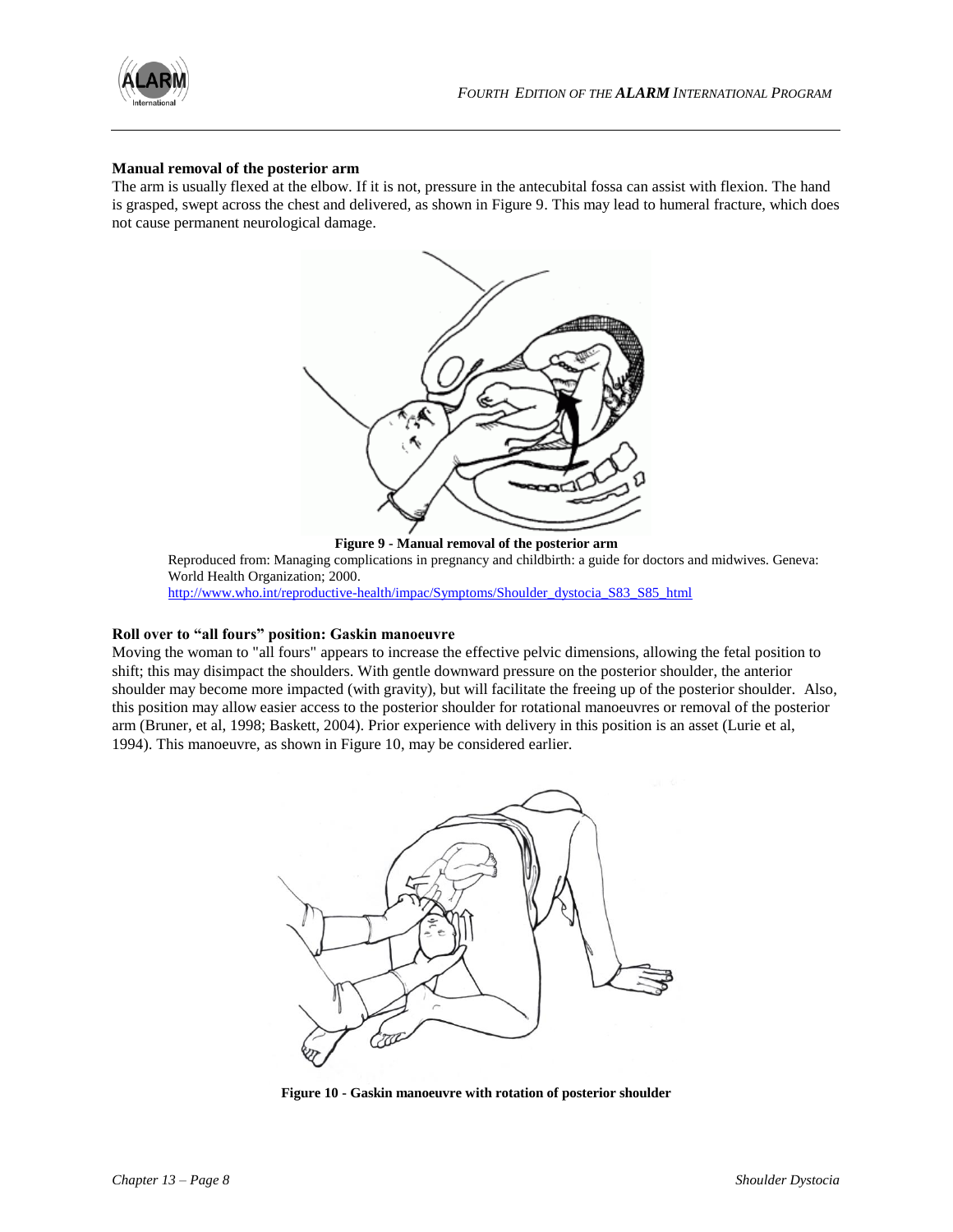

# Episiotomy

Episiotomy is an option that may facilitate the Woods" manoeuvre or manual removal of the posterior arm by creating more room for the accoucheur"s hand.

After McRobert's manoeuvre, the sequence of manoeuvres may be individualized.

#### **Other Manoeuvres**

If nothing has worked to this point and all the procedures have been tried again, then some health care providers have suggested:

# *1. Deliberate fracture of the clavicle***, as shown in Figure 11**



**Figure 11 - Breaking the clavicle**

#### *2.* **Symphysiotomy**

The cartilage of the symphysis pubis (where the pubic bones come together) may be surgically divided to increase the size of the pelvic outlet (Menticoglou, 1990)**.** This procedure is described in detail in Chapter 4, Management of Labour and Obstructed Labour.

# *3.* **Zavenelli manoeuvre: cephalic replacement**

This manoeuvre involves reversing the cardinal movements of labour. The head is rotated to occiput anterior, as shown in Figure 12. Flex, push up, rotate to transverse, disengage, and perform a cesarean section.(Sandberg, 1999)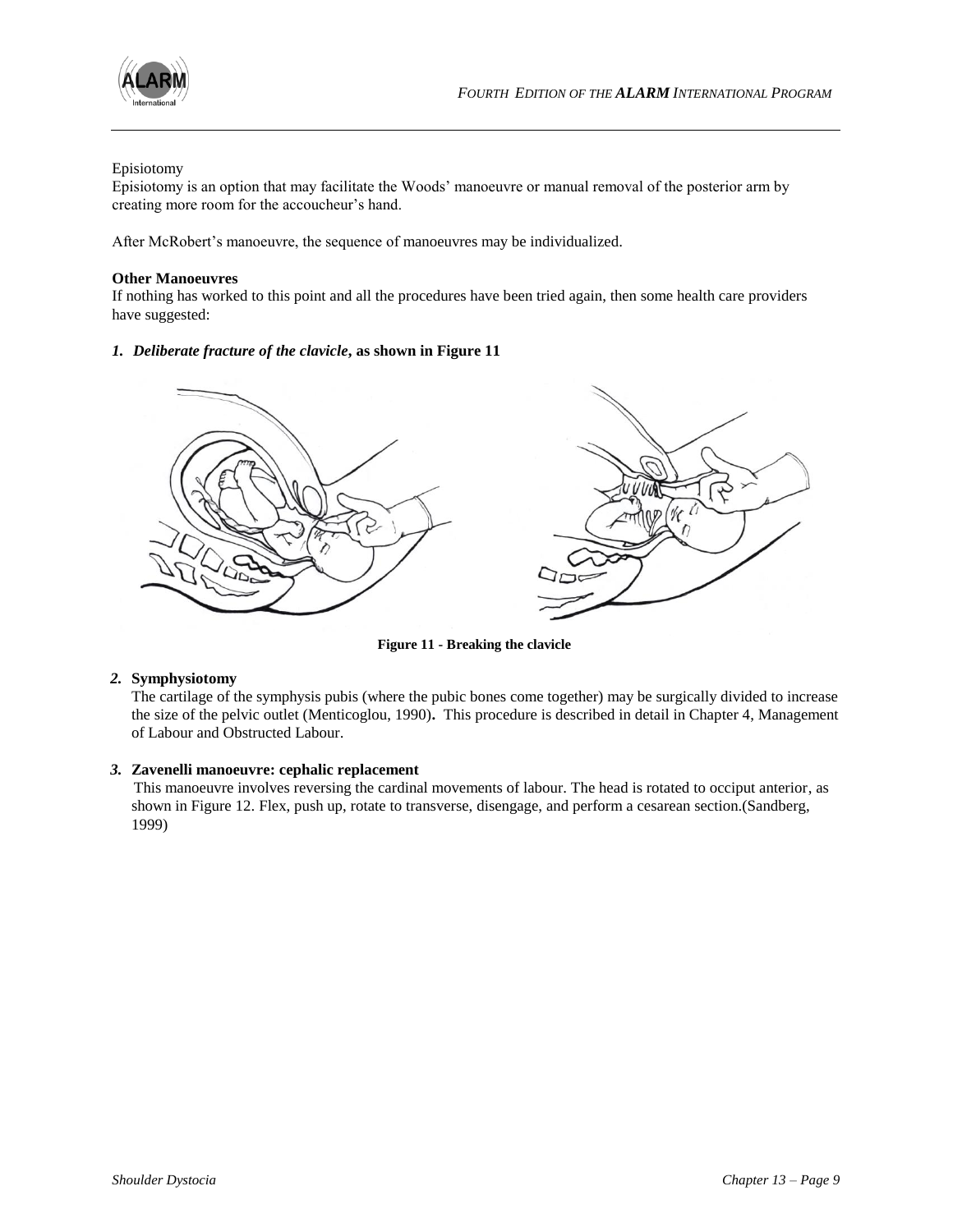



**Figure 12 - Zavenelli manoevre**

# **After Shoulder Dystocia**

- 1. Remember the SIGNIFICANT risk of maternal injury (tears) and postpartum hemorrhage.
- 2. Actively manage the third stage. Apply active management of the third stage of labour.
- 3. Inspect for and repair tears or lacerations.
- 4. Do cord blood gases, if this is the policy of your institution.
- 5. Ensure appropriate neonatal resuscitation and assessment; document all actions taken to resuscitate the newborn.
- 6. Examine the newborn for evidence of trauma. Document the occurrence of shoulder dystocia in the baby"s chart. Document Apgar scores and any bruising or injuries found on the initial newborn exam.
- 7. Re-examine the baby within 24 hours or at any time after the birth if concerns develop.
- 8. Document and describe the manoeuvres used, and, if possible, the time between the birth of the head to completion of the birth in both the mother's and the baby's charts.
- 9. Explain to the woman and all those involved in the delivery exactly what occurred and what management steps were taken. Advise her that she is at risk for another shoulder dystocia for her next pregnancy (15% recurrence after one dystocia and 30% after two shoulder dystocias).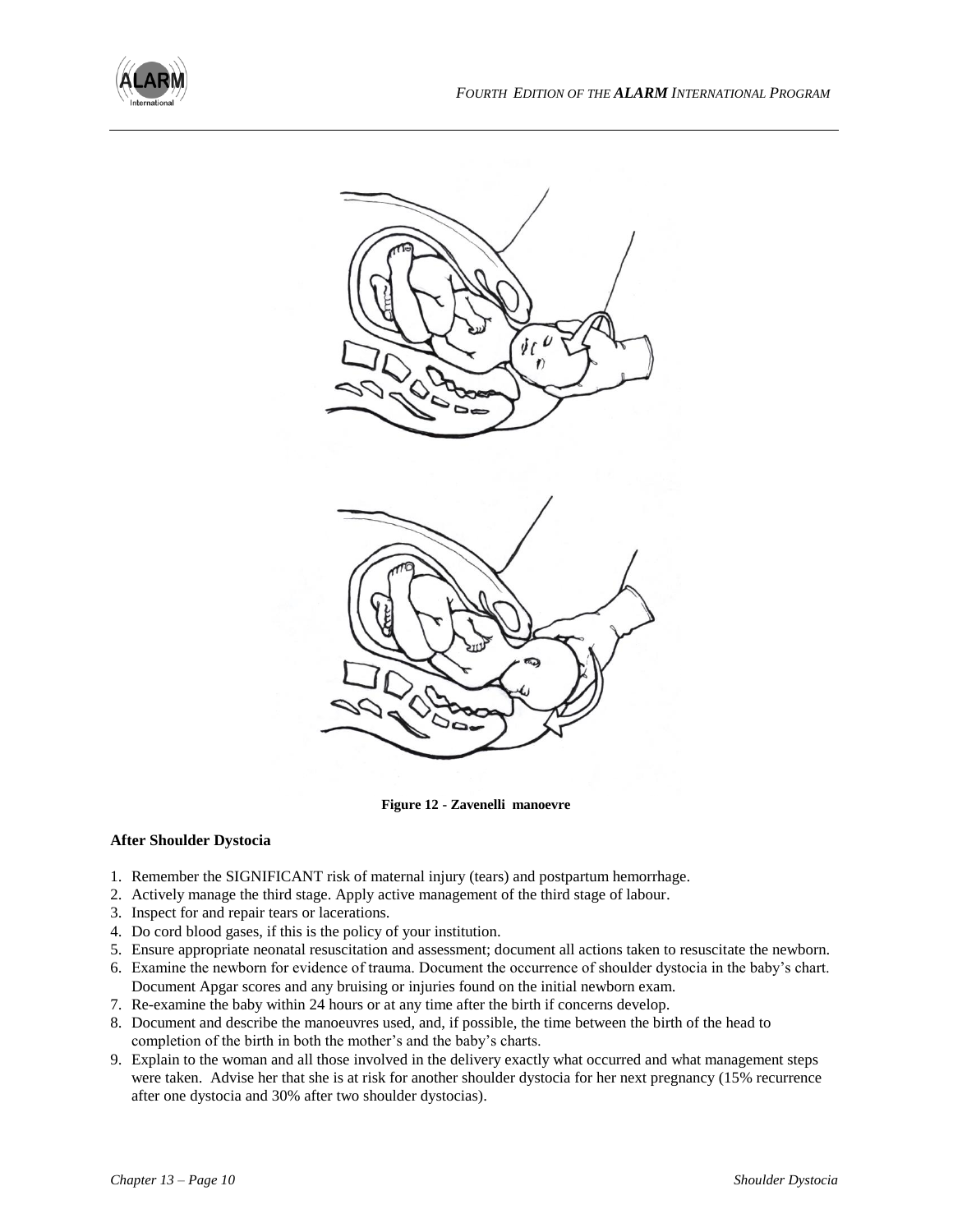

#### **Documentation**

This is a suggested format for a chart note. Detailed notes should be incorporated into both the woman"s and the baby"s charts. This format may also serve as a template to dictate a delivery summary. If the woman was referred from another lower-level health care facility, this information should be included in a report letter to be sent to the referral facility.

- Date and time of birth
- Name of health care provider
- Delivery of the head: spontaneous or operative. If operative, forceps or vacuum?
- Type of analgesia or anesthesia present when the shoulder dystocia was recognized and any additional anesthesia given (if any)
- Description and order of manoeuvres used to deliver baby
- Estimation of traction forces used
- Use of episiotomy, description and timing, details of repair
- Estimated time from birth of head to complete birth of baby
- Apgar scores  $\bullet$
- Results of cord blood analysis, if done
- Neonatal resuscitation activities, if needed
- Indicate which shoulder was impacted: left or right
- Description of maternal and neonatal injuries (if any)
- Recommendations for future deliveries

# *Suggestion for Applying the Sexual and Reproductive Rights Approach to this Chapter*

During antenatal care, discuss with women what major emergencies may occur during labour and birth, and how these are usually managed. In this way, women will have a better understanding what to expect; this may help to decrease anxiety. At the same time, such discussion will increase confidence in health care providers. After an incidence, such as shoulder dystocia, it is important to take time to talk to the woman and whoever else was present at the birth about the events that have occurred. It is important that the woman understand why the complication may have happened, and why certain procedures were done to help her and her baby. Provide the woman and her family with advice for her next pregnancy and delivery.

# **Key Messages**

- 1. Shoulder dystocia occurs most often without any identifiable risk factors and can result in significant neonatal and maternal complications.
- 2. Don"t panic. Be prepared. Adopt a systematic approach such as ALARMER to ensure success.
- 3. Remember that ongoing care includes a clear explanation of events to the parents of what has occurred and timely and accurate documentation.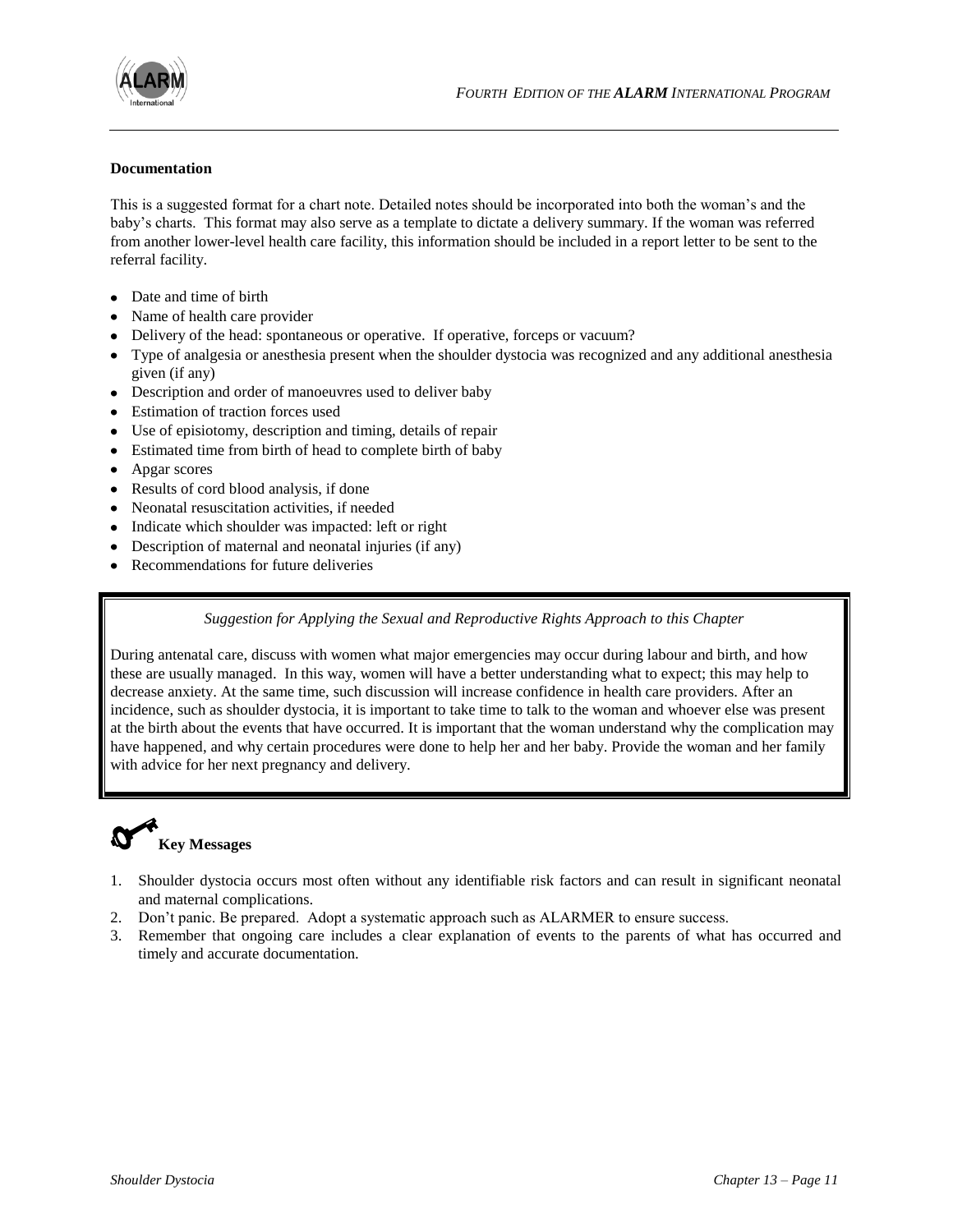

### **Resources:**

- Baskett TF. Shoulder dystocia. In: Essential management of obstetric emergencies. 4th ed. Bristol: Clinical Press; 2004. p.134-40.
- Boyd ME, Usher RH, McLean FH. Fetal macrosomia: prediction, risks, proposed management. Obstet Gynecol 1983;61(6):715-22.
- Bruner JP, Drummond SB, Meenan AL, Gaskin IM. All-fours maneuver for reducing shoulder dystocia during labor. J Reprod Med 1998;43(5):439-43.
- Gherman RB, Chauhan S, Ouzounian JG, Lerner H, Gonik B, Goodwin TM. Shoulder dystocia: the unpreventable obstetric emergency with empiric management guidelines. Am J Obstet Gynecol 2006;195(3):657-72.
- Gonik B, Walker A, Grimm M. Mathematic modeling of forces associated with shoulder dystocia: a comparison of endogenous and exogenous sources. Am J Obstet Gynecol 2000;182(3):689-91.
- Gonik B, Zhang N, Grimm MJ. Defining forces that are associated with shoulder dystocia: the use of a mathematic dynamic computer model. Am J Obstet Gynecol 2003;188(4):1068-72.
- Gonik B, Zhang N, Grimm MJ. Prediction of brachial plexus stretching during shoulder dystocia using a computer simulation model. Am J Obstet Gynecol 2003;189(4):1168-72.
- Johnstone FD, Myerscough PR. Shoulder dystocia. Br J Obstet Gynaecol 1998;105(8):811-5.
- Langer O, Berkus MD, Huff RW, Samueloff A. Shoulder dystocia: should the fetus weighing greater than or equal to 4000 grams be delivered by cesarean section? Am J Obstet Gynecol 1991;165(4 Pt 1):831-7.
- Lerner H. Is all brachial plexus injury caused by shoulder dystocia? In: Shoulder dystocia: facts, evidence and conclusions [monograph online]. Newton (MA): Harry Lerner; 2006. Available: <http://www.shoulderdystociainfo.com/allbrachialcaused.htm> (accessed 2006 Oct 26).
- Lewis DF, Raymond RC, Perkins MB, Brooks GG, Heymann AR. Recurrence rate of shoulder dystocia. Am J Obstet Gynecol 1995;172(5):1369-71.
- Lurie S, Ben-Arie A, Hagay Z. The ABC of shoulder dystocia management. Asia Oceania J Obstet Gynaecol 1994;20(2):195-7.
- Menticoglou SM. Symphysiotomy for the trapped aftercoming parts of the breech: a review of the literature and a plea for its use. Aust N Z J Obstet Gynaecol 1990;30(1):1-9.
- O'Leary JA, Leonetti HB. Shoulder dystocia: prevention and treatment. Am J Obstet Gynecol 1990;162(1):5-9.
- Roberts L. Shoulder dystocia. In: Studd J, editor. Progress in obstetrics and gynaecology. Volume 11. Edinburgh: Churchill Livingstone; 1995. p.201-16.
- Rouse DJ, Owen J. Prophylactic cesarean delivery for fetal macrosomia diagnosed by means of ultrasonography- -A Faustian bargain? Am J Obstet Gynecol 1999;181(2):332-8.
- Rouse DJ, Owen J, Goldenberg RL, Cliver SP. The effectiveness and costs of elective cesarean delivery for fetal macrosomia diagnosed by ultrasound. JAMA 1996;276(18):1480-6.
- Rubin A. Management of shoulder dystocia. JAMA 1964;189:835-7.
- Sandberg EC. The Zavanelli maneuver: 12 years of recorded experience. Obstet Gynecol 1999;93(2):312-7.
- Schwartz BC, Dixon DM. Shoulder dystocia. Obstet Gynecol 1958;11(4):468-71.
- Seigworth GR. Shoulder dystocia. Review of 5 years' experience. Obstet Gynecol 1966;28(6):764-7.
- Smith RB, Lane C, Pearson JF. Shoulder dystocia: what happens at the next delivery? Br J Obstet Gynaecol 1994;101(8):713-5.
- Weeks JW, Pitman T, Spinnato JA. Fetal macrosomia: does antenatal prediction affect delivery route and birth outcome? Am J Obstet Gynecol 1995;173(4):1215-9.
- Woods CE. A principle of physics as applicable to shoulder delivery. Am J Obstet Gynecol 1943;45:796-804.
- Wood C, Ng KH, Hounslow D, Benning H. Time--an important variable in normal delivery. J Obstet Gynaecol Br Commonw 1973;80(4):295-300.